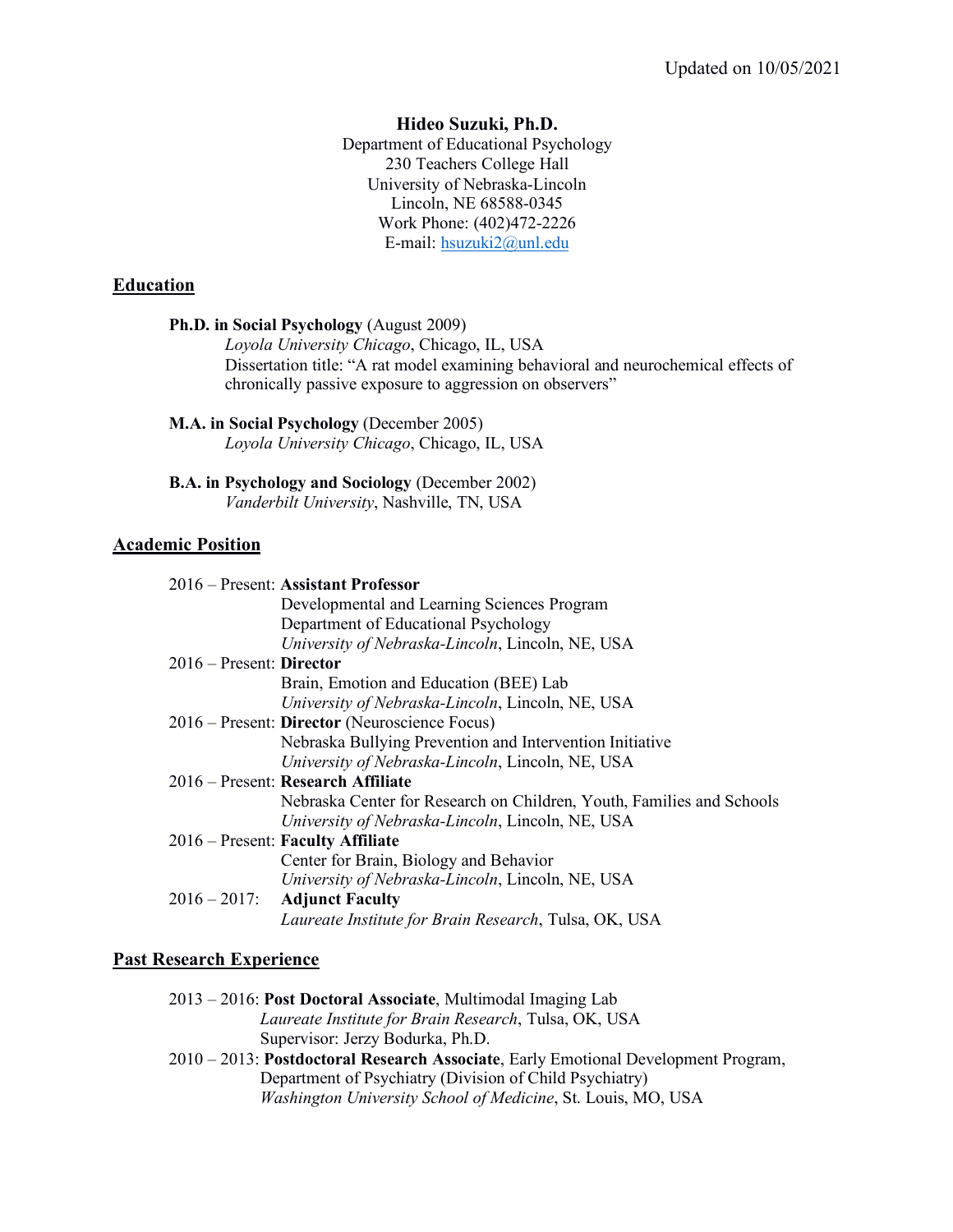Supervisors: Joan L. Luby, M.D., Deanna M. Barch, Ph.D., & Kelly N. Botteron, M.D. 2005 – 2010: **Research Assistant**, Neurobiology Lab, Department of Biology *Loyola University Chicago*, Chicago, IL, USA Supervisor: Louis R. Lucas, Ph.D. 2006 – 2009: **Research Assistant**, Han Applied Laboratory of Neurocognition, Department of Psychology *Loyola University Chicago*, Chicago, IL, USA Supervisor: S. Duke Han, Ph.D. 2005 – 2009: **Research Assistant**, Cross-cultural Studies of Media and Social Conflict, Department of Psychology *Loyola University Chicago*, Chicago, IL, USA Supervisor: Linda Heath, Ph.D. 2005 – 2009: **Research Assistant**, Edwards Lab, Department of Psychology *Loyola University Chicago*, Chicago, IL, USA Supervisor: John D. Edwards, Ph.D. 2006: **Evaluation Intern**, Office of Academic Enhancement *Chicago Public Schools*, Chicago, IL, USA Supervisor: Michelle Moody-Frazier

## **Grant Activities**

- 2018: **Co-Adviser** (with Scott A. Napolitano, Ph.D.). "The Implementation of the DEMAC (diversity and Ethnic Minority Affairs Committee) Assistant Grant." (12/11/2018 – 1/14/2019). Office of Diversity, Access and Inclusion, University of Nebraska. *Inclusive Excellence Development Grant*. Award Amount: \$3,000.
- 2015 2017: **Co-Investigator** (Principal Investigator: Jerzy Bodurka, Ph.D.). "Inflammatory Transcripts, Genes and Positive Valence System Function in Anhedonia." (09/01/2012 – 07/31/2017). National Institute of Mental Health. R01 Grant; 1R01MH098099; Award Amount: \$2,600,000.

## **Publications**

- Le, T., Savitz, J., **Suzuki, H.**, Misaki, M., Teague, T.K., White, B.C., Marino, J.H., Wiley, G., Gaffney, P.M., Drevets, W.C., McKinney, B.A., & Bodurka, J. (2018). Identification and replication of RNA-Seq gene network modules associated with depression severity. *Translational Psychiatry*, *8*, *180*.
- Clausen, A.N., Billinger, S.A., Sisante, J.V., **Suzuki, H.**, & Aupperle, R.L. (2017). Preliminary evidence for the impact of combat experiences on gray matter volume of the posterior insula. *Frontiers in Psychology*, *8*, 2151.
- **Suzuki, H.**, Savitz, J., Teague, T. K., Gandhapudi, S. K., Tan, C., Misaki, M., McKinney, B. A., Irwin, M. R., Drevets, W. C., & Bodurka, J. (2017). Altered populations of natural killer cells, cytotoxic T lymphocytes, and regulatory T cells in major depressive disorder: Association with sleep disturbance. *Brain, Behavior and Immunity*, *66*, 193-200.
- Wurfel, B.E., Drevets, W.C., Bliss, S.A., McMillin, J.R., **Suzuki, H.**, Ford, B.N., Morris, H.M., Teague, T.K., Dantzer, R., & Savitz, J. (2017). Serum kynurenic acid is reduced in affective psychosis. *Translational Psychiatry*, *7(5)*, e1115.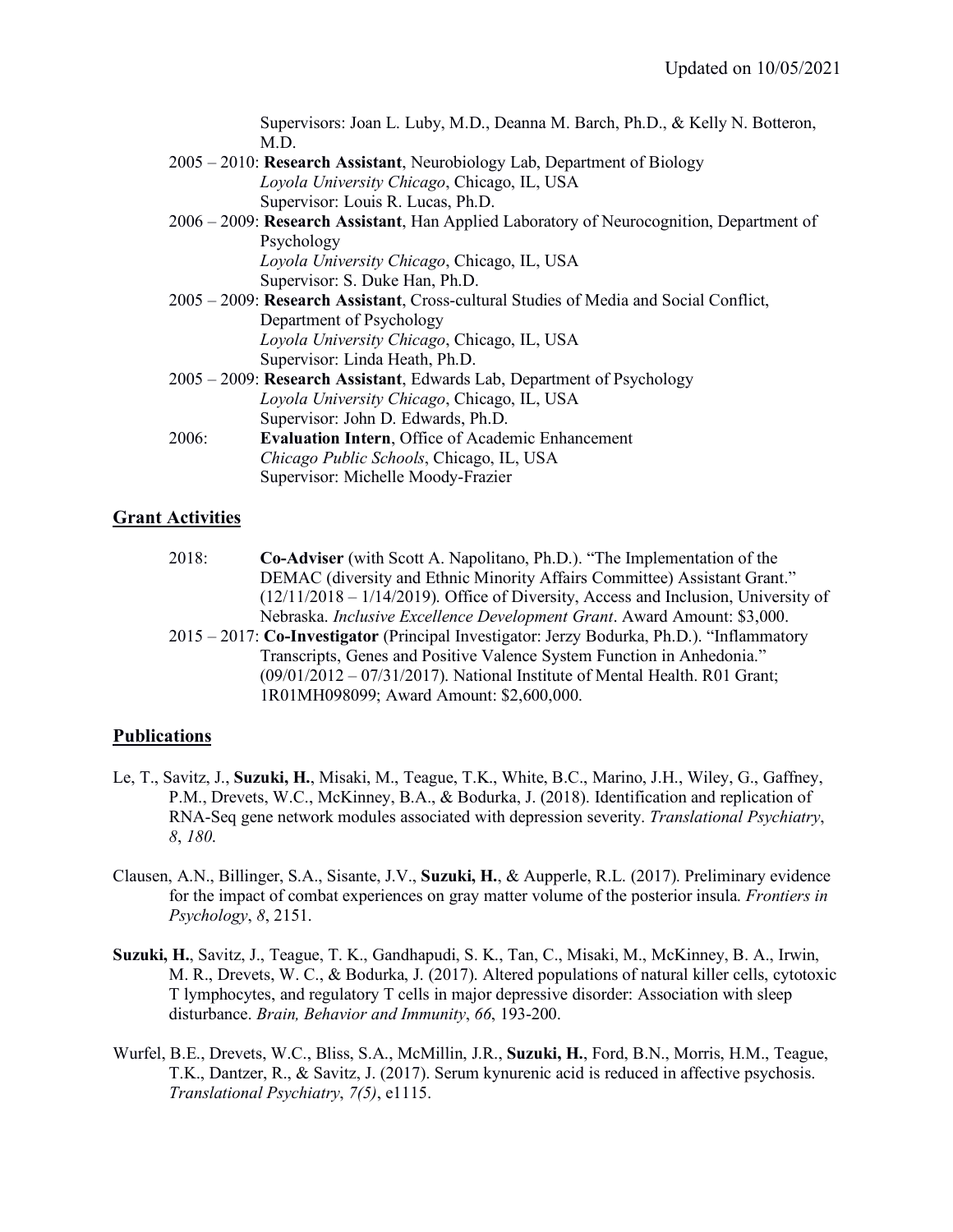- Misaki, M., **Suzuki, H.**, Savitz, J., Drevets, W., & Bodurka, J. (2016). Individual variations in nucleus accumbens responses associated with major depressive disorder symptoms. *Scientific Reports*, *6*, 21227.
- **Suzuki, H.**, Misaki, M., Krueger, F., & Bodurka, J. (2015). Neural responses to truth telling and risk propensity under asymmetric information. *PLoS One*, *10(9)*, e0137014.
- **Suzuki, H.**, & Lucas, L.R. (2015). Neurochemical correlates of accumbal dopamine  $D_2$  and amygdaloid 5-HT1B receptor densities on observational learning of aggression. *Cognitive, Affective, & Behavioral Neuroscience*, *15(2)*, 460-474.
- **Suzuki, H.**, Luby, J.L., Botteron, K.N., Dietrich, R., McAvoy, M.P., & Barch, D.M. (2014). Early life stress and trauma and enhanced limbic activation to emotionally valenced faces in depressed and healthy children. *Journal of the American Academy of Child & Adolescent Psychiatry*, *53(7)*, 800-813.
- **Suzuki, H.**, & Heath, L. (2014). Impacts of humor and relevance on the remembering of lecture details. *Humor: International Journal of Humor Research*, *27(1)*, 87-101.
- **Suzuki, H.**, Belden, A.C., Spitznagel, E., Dietrich, R., & Luby, J.L. (2013). Blunted stress cortisol reactivity and failure to acclimate to familiar stress in depressed and sub-syndromal children. *Psychiatry Research*, *210(2)*, 575-583.
- **Suzuki, H.**, Botteron, K.N., Luby, J.L., Belden, A.C., Gaffrey, M.S., Babb, C.M., Nishino, T., Miller, M.J., Ratnanather, J.T., & Barch, D.M. (2013). Structural-functional correlations between hippocampal volume and cortico-limbic emotional responses in depressed children. *Cognitive, Affective, and Behavioral Neuroscience*, *13(1)*, 135-151.
- Yohe, L.R., **Suzuki, H.**, & Lucas, L.R. (2012). Aggression is suppressed by acute stress but induced by chronic stress: Immobilization effects on aggression, hormones, and cortical  $5-HT_{1B}/stratal$ dopamine D2 receptor density. *Cognitive, Affective, and Behavioral Neuroscience*, *12(3)*, 446- 459.
- Luby, J.L., Barch, D. M., Belden, A., Gaffrey, M., Tillman, R., Babb, C., Nishino, T., **Suzuki, H.**, & Botteron, K. (2012). Maternal support in early childhood predicts larger hippocampal volumes at school age. *Proceedings of the National Academy of Sciences*, *109(8)*, 2854-2859.
- Lucas, L. R., Dragisic, T., Duwaerts, C. C., Swiatkowski, M., & **Suzuki, H.** (2011). Effects of recovery from immobilization stress on striatal preprodynorphin-, and kappa opioid receptor-mRNA levels of the male rat. *Physiology & Behavior*, *104(5)*, 972-980.
- Suzuki, H., Han, S. D., & Lucas, L. R. (2010). Increased 5-HT<sub>1B</sub> receptor density in the basolateral amygdala of passive observer rats exposed to aggression. *Brain Research Bulletin*, *83*, 38-43.
- **Suzuki, H.**, Bryant, F. B., & Edwards, J. D. (2010). Tracing prospective profiles of juvenile delinquency and non-delinquency: An optimal classification tree analysis. *Optimal Data Analysis*, *1(1)*, 125- 143.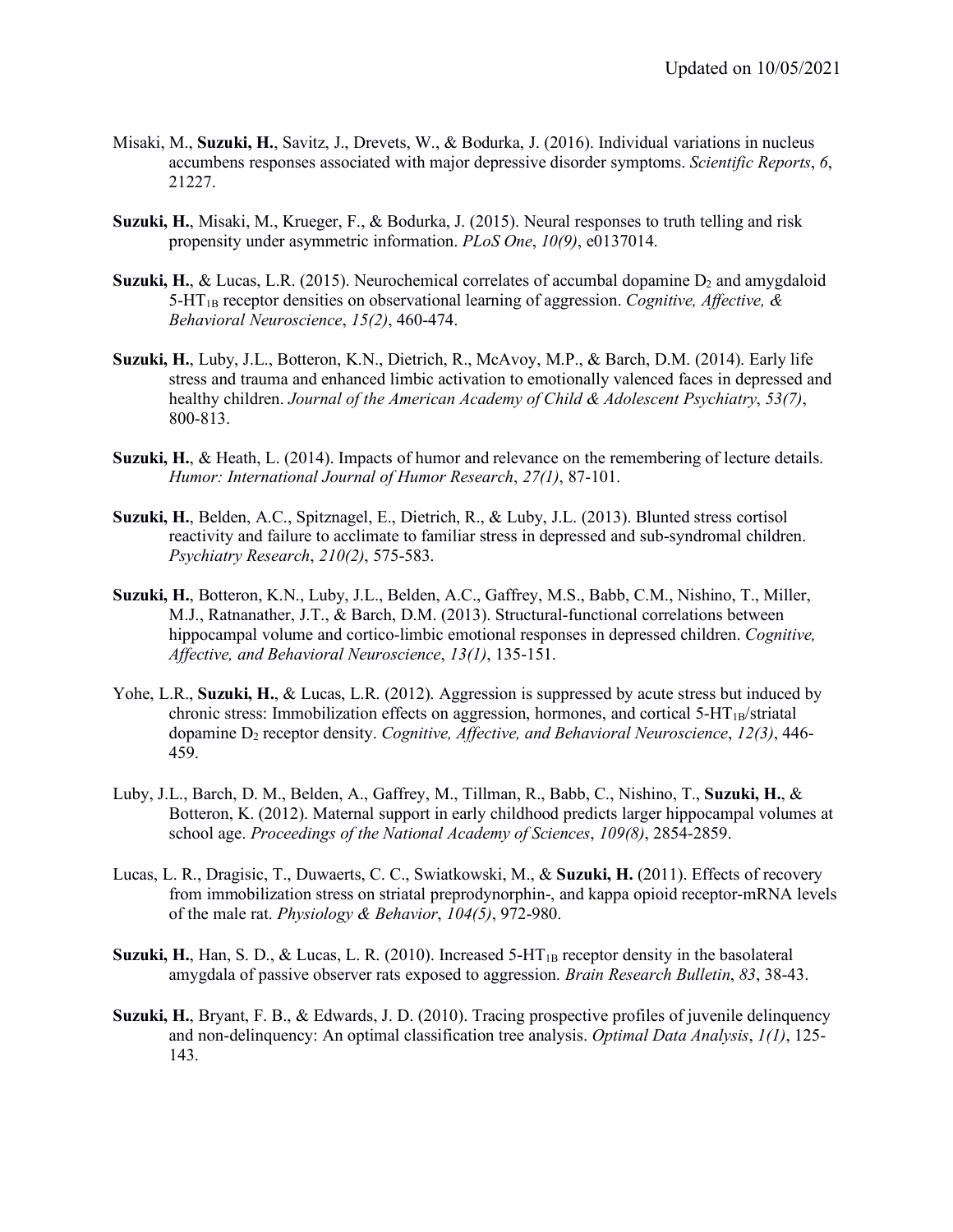- Han, S. D., **Suzuki, H.**, Jak, A. J., Chang, Y-L., Salmon, D. P., & Bondi, M. W. (2010). Hierarchical cognitive and psychosocial predictors of amnestic mild cognitive impairment. *Journal of the International Neuropsychological Society*, *16(4)*, 721-729.
- **Suzuki, H.**, Han, S. D., & Lucas, L. R.. (2010). Chronic passive exposure to aggression decreases  $D_2$  and 5-HT1B receptor densities. *Physiology & Behavior*, *99*, 562-570.
- **Suzuki, H.**, & Lucas, L. (2010). Chronic passive exposure to aggression escalates aggressiveness of rat observers. *Aggressive Behavior*, *36*, *54-66*.
- Han, S. D., **Suzuki, H.**, Drake, A. I., Jak, A. J., Houston, W. S., & Bondi, M W. (2009). Clinical, cognitive and genetic predictors of change in job status following traumatic brain injury in a military population. *Journal of Head Trauma Rehabilitation*, *24(1)*, 57-64.

#### **Manuscripts in Preparation**

- **Suzuki, H.**, & Hamel, E. (in preparation). Nucleus accumbens volume mediating the relationship between hostile sexism and gender-biased bully perpetration.
- **Suzuki, H.**, & Peterson, D. (in preparation). Reduced volume of the nucleus accumbens, but not the amygdala, in bully-victims.

#### **Oral Presentations**

- **Suzuki, H.,** Joshi, K., Brooks, M., & Bergamino, M. (2021, May). *Mapping white matter microstructure integrity in individuals with a history of bully behavior*. Flash Talk at the 2021 Association for Psychological Science Virtual Convention.
- **Suzuki, H.** (2017, April). *Neuroimmune correlates of major depressive disorder*. MRI Users Group at the Center for Brain, Biology and Behavior, the University of Nebraska-Lincoln, Lincoln, NE, USA.
- **Suzuki, H.** (2016, February). *Neurobiological correlates of childhood adversity, aggression, and depression: Their implications for bullying behavior*. Invited for the colloquium at the College of Education and Human Sciences, the University of Nebraska-Lincoln, Lincoln, NE, USA.
- **Suzuki, H.**, Marino, J., Teague, K., Misaki, M., Savitz, J., McKinney, B., Drevets, W., & Bodurka, J. (2015, November). *Proinflammatory cytokine TNF influences subgenual anterior cingulate cortical thickness in major depressive disorder*. The 3rd Tulsa Research Partners Citywide Research Day, Tulsa, OK, USA.
- **Suzuki, H**. (2015, September). Stress measures, amygdala volume, and subgenual anterior cingulate cortical thickness in Major Depressive Disorder. The Brown Bag Journal Club at Laureate Institute for Brain Research, Tulsa, OK, USA.
- Misaki, M., **Suzuki, H.**, Victor, T., Teague, K., McKinney, B., Savitz, J., Drevets, W., & Bodurka, J. (2015, June). *Nucleus accumbens responses to gain and loss revealed symptom subtypes of major depressive disorder*. The 21st Annual Meeting of the Organization for Human Brain Mapping, Honolulu, HI, USA.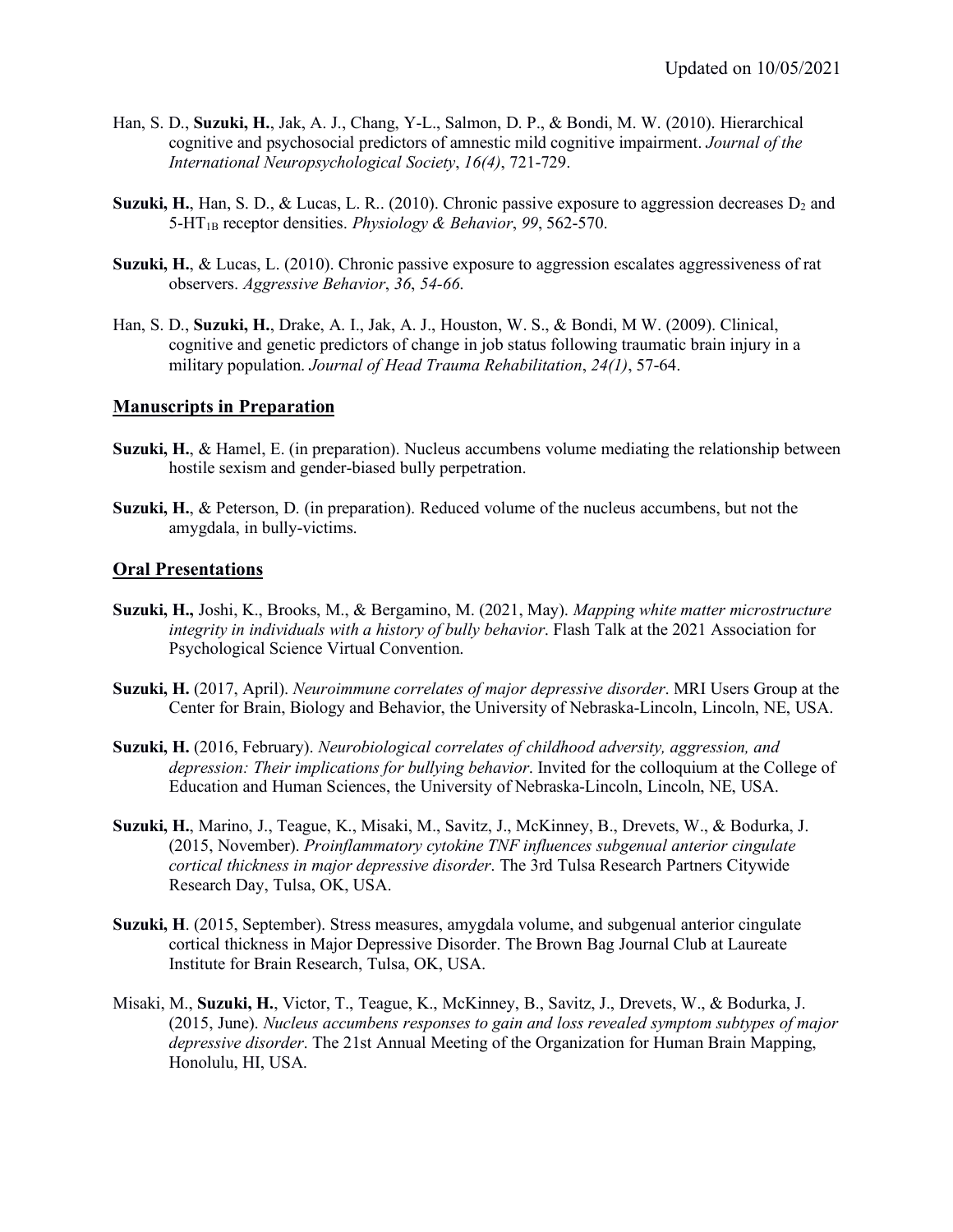- **Suzuki, H.** (2013, April). *Functional activity of the amygdala in children: Relationships to hippocampal volume, life events, and MDD*. Invited for the colloquium at the Department of Biobehavioral Health, Pennsylvania State University, University Park, PA, USA.
- **Suzuki, H.** (2010, May). *Behavioral and neurobiological aspects of periadolescent social learning of aggression*. Invited for the colloquium at the Department of Psychology, Purdue University, West Lafayette, IN, USA.
- **Suzuki, H.** (2010, April). *Behavioral and neurobiological aspects of periadolescent social learning of aggression*. Invited for the colloquium at the Early Emotional Development Program, Department of Psychiatry, Washington University School of Medicine, St. Louis, MO, USA.
- **Suzuki, H.**, Heath, L., Fry, E., Via, C., & Cole, S. (2009, May). *Humorousness and relevance as the determinants of memory performance*. The 2009 Annual Meeting of the Midwestern Psychological Association, Chicago, IL, USA.
- **Suzuki, H.**, Heath, L., & Kakuyama, T. (2008, May). *Cross-cultural analyses of perception of teachers' humorousness and effectiveness*. The 2008 Annual Meeting of the Midwestern Psychological Association, Chicago, IL, USA.
- Edwards, J.D., Fiedorowicz, L., & **Suzuki, H.** (2008, May). *Prescriptive beliefs, sense of propriety and feelings about social policies*. The 2008 Annual Meeting of the Midwestern Psychological Association, Chicago, IL, USA.
- Han, S.D., **Suzuki, H.**, Drake, A.I., Cessante, L.M., Jak, A.J., Houston, W.S., Delis, D.C., Filoteo, J.V., & Bondi, M.W. (2008, February). *Predictors of job status change following TBI among active military personnel*. The 36th Annual Meeting of the International Neuropsychological Society, Waikoloa, HI, USA.
- Edwards, J. D., Fiedorowicz, L., & **Suzuki, H.** (2006, May). *Value relevance and religiosity as components of ideologies about abortion*. The 2006 Annual Meeting of the Midwestern Psychological Association, Chicago, IL, USA.

#### **Poster Presentations**

- Klets, A., & **Suzuki, H.** (2021, June). *The effect of sleep and bully on the superior frontal gyrus*. The Virtual 2021 Organization for Human Brain Mapping Annual Meeting.
- Klets, A., Schultz, D., & **Suzuki, H.** (2021, May-September). *Attentional control is associated with sleep depending on interhemispheric functional connectivity in the posterior cingulate cortex*. The 2021 Association for Psychological Science Virtual Convention.
- **Suzuki, H.,** Chapek, E., & Jesionowski, A. (2021, May-September). *Negative emotional interference in bullies during numerical judgment*. The 2021 Association for Psychological Science Virtual Convention.
- **Suzuki, H.**, & Peterson, D. (2021, March). *Volumetric variations of reward-related brain subregion in bully perpetration and victimization experience.* Society for Research on Adolescence Virtual 2021.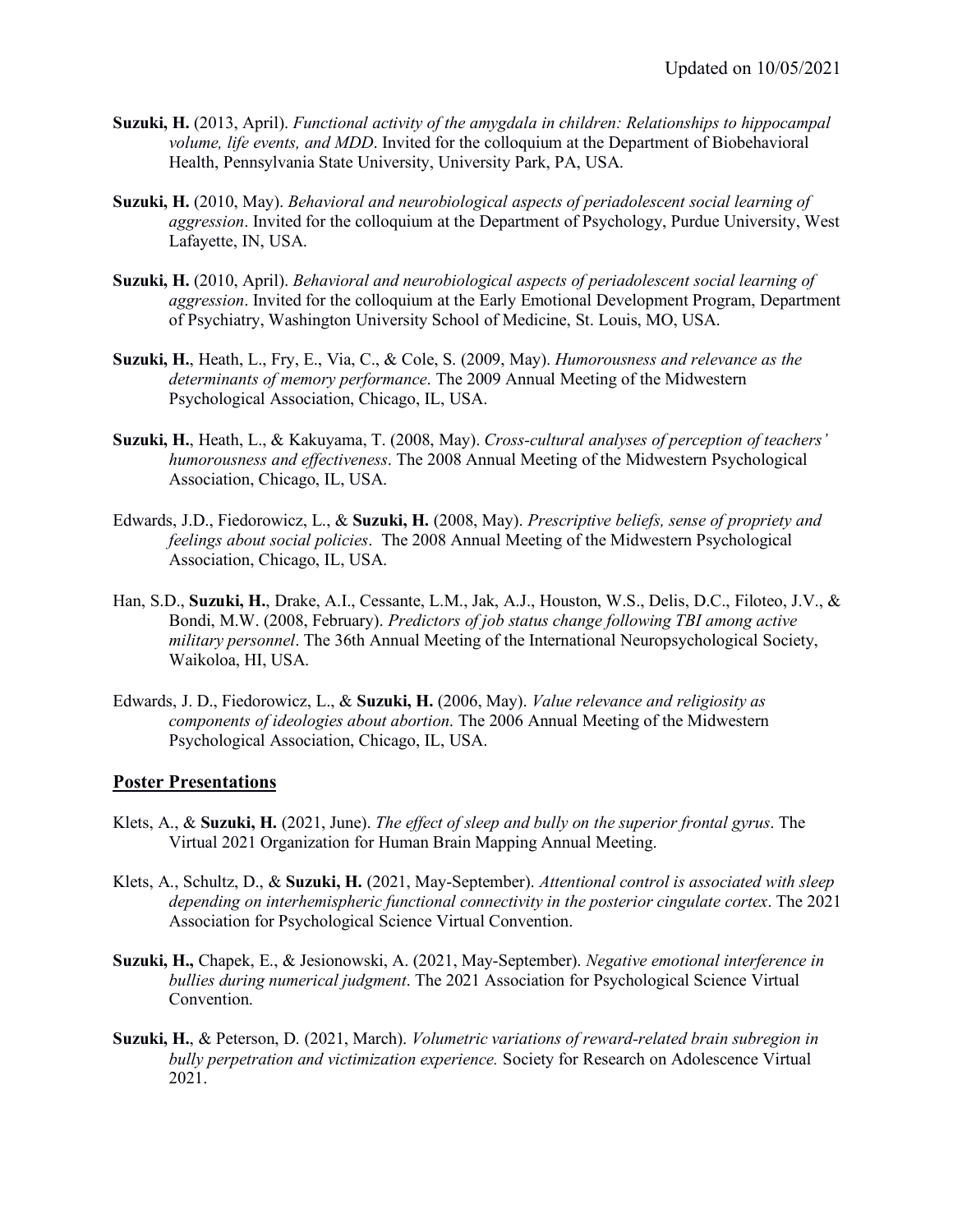- Hamel, E., & **Suzuki, H.** (2021, January). *Relationship between hostile sexism and gender-biased bullying mediated by nucleus accumbens volume*. The Society for Neuroscience (SfN) Global Connectome: A Virtual Event.
- **Suzuki, H.,** & Schollmeyer, R. (2020, August). *Reduced orbitofrontal thickness in aggressive but less depressed individuals*. The 128th Annual Convention of the American Psychological Association, Washington, DC, USA (Changed to virtual conference because of the COVID-19 outbreak).
- **Suzuki, H.,** & Tonjes, S. (2020, August). *The interaction of childhood trauma and amygdala volume on bully perpetration*. The 128th Annual Convention of the American Psychological Association, Washington, DC, USA (Changed to virtual conference because of the COVID-19 outbreak).
- **Suzuki, H.,** & Benton, J. (2020, June). *Reduced accumbul volume in individuals with anxious tendencies, regardless of their bully history*. The 19th Annual Meeting of the Organization for Human Brain Mapping, Montreal, Quebec, Canada (Changed to virtual conference because of the COVID-19 outbreak).
- **Suzuki, H.,** Peterson, D., & Dzhuraev, D. (2020, June). *Reduced volume of the nucleus accumbens in bully perpetration and victimization experiences*. The 19th Annual Meeting of the Organization for Human Brain Mapping, Montreal, Quebec, Canada (Changed to virtual conference because of the COVID-19 outbreak).
- **Suzuki, H.,** & Tonjes, S. (2020, June). *Childhood trauma is associated with bully perpetration depending on amygdala volume*. The 19th Annual Meeting of the Organization for Human Brain Mapping, Montreal, Quebec, Canada (Changed to virtual conference because of the COVID-19 outbreak).
- **Suzuki, H.**, & Poh, Y.-T. (2020, May-September). *Relationship between personal distress and nucleus accumbens volume moderated by childhood trauma.* The Association for Psychological Science Annual Convention 2020, Chicago, IL, USA (Changed to virtual convention because of the COVID-19 outbreak).
- **Suzuki, H.**, & Taylor, G. (2020, May-September). *The lateralization of nucleus accumbens volume in empathy depending on bully status.* The Association for Psychological Science Annual Convention 2020, Chicago, IL, USA (Changed to virtual convention because of the COVID-19 outbreak).
- **Suzuki, H.**, & Nannan, W. (2020, May-September). *Volumetric synchronization of amygdala-accumbalorbital regions in bully perpetrators.* The Association for Psychological Science Annual Convention 2020, Chicago, IL, USA (Changed to virtual convention because of the COVID-19 outbreak).
- **Suzuki, H.**, & Klets, A. (2020, May-September). *The effect of sleep and bully on the structure of the dorsomedial prefrontal cortex.* The Association for Psychological Science Annual Convention 2020, Chicago, IL, USA (Changed to virtual convention because of the COVID-19 outbreak).
- **Suzuki, H.**, & Peterson, D. (2020, March). *Volumetric variations of reward-related brain subregion in bully perpetration and victimization experience.* Society for Research on Adolescence Biennial Meeting 2020, San Diego, CA, USA (Canceled because of the COVID-19 outbreak).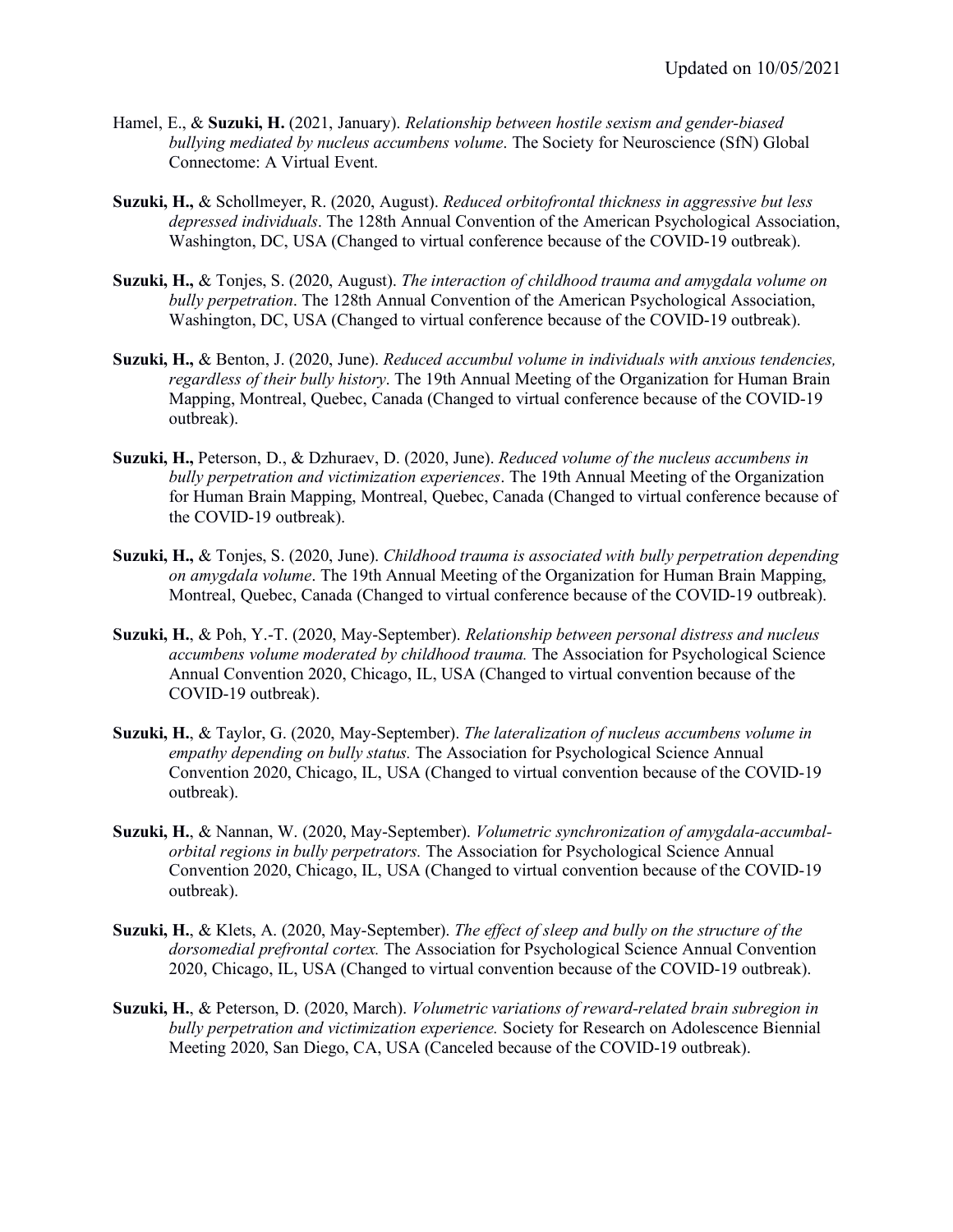- **Suzuki, H.**, & Caddell, K. (2019, May). *Gender difference in the behavioral history of bully and victimization.* The Association for Psychological Science Annual Convention 2019, Washington, DC, USA.
- Le, T.T., Misaki, M., Savitz, J., **Suzuki, H.**, Paulus, M., Bodurka, J., & McKinney, B. (2018, May). *Transcriptomics of Brain Age Gap Estimate (BrainAGE): Association analysis of depressed and healthy individuals.* The Society of Biological Psychiatry's 73rd Annual Scientific Program and Convention, New York, NY, USA.
- **Suzuki, H.**, Swearer, S. M., Solesbee, C., & Gonzalez, S. E. (2017, November). *Reduced cognitive distortions among depressed bully perpetrators following the Target Bullying Intervention Program*. The 51st Annual Convention of the Association for Behavioral and Cognitive Therapies 2017, San Diego, CA, USA.
- Solesbee, C., Swearer, S. M., **Suzuki, H.**, & Gonzalez, S. E. (2017, November). *Anxiety and bullying: The role of self-perception competencies as a mediator*. The 51st Annual Convention of the Association for Behavioral and Cognitive Therapies 2017, San Diego, CA, USA.
- **Suzuki, H.**, Smith, B., Taylor, A.A., Teague, T.K., Misaki, M., Savitz, J., McKinney, B., Drevets, W., & Bodurka, J. (2017, June). *Subcortical volumes and pro-inflammatory cytokines model depression status, severity, and anhedonia.* The 23rd Annual Meeting of the Organization for Human Brain Mapping, Vancouver, Canada.
- Misaki, M., Savitz, J., **Suzuki, H.**, McKinney, B., Drevets, W., & Bodurka, J. (2017, June). *Low inflammation associated with resilience to depression for individuals with hypoactive accumbens.*  The 23rd Annual Meeting of the Organization for Human Brain Mapping, Vancouver, Canada.
- Le, T.T., Misaki, M., Savitz, J., **Suzuki, H.**, Marino, J.H., Drevets, W., Bodurka, J., & McKinney, B. (2017, June). *Integrative network analysis of the default mode network and RNA-seq data for depression.* The 23rd Annual Meeting of the Organization for Human Brain Mapping, Vancouver, Canada.
- Clausen, A.N., Aupperle, R., & **Suzuki, H.** (2017, April). *Initial evidence for the impact of combat deployments and PTSD symptomology on grey matter volume of the posterior insula in OIF/OEF veterans*. Anxiety and Depression Conference 2017, San Francisco, CA, USA.
- **Suzuki, H.**, Marino, J., Teague, K., Misaki, M., Savitz, J., McKinney, B., Drevets, W., & Bodurka, J. (2016, June). *Association of the TNF expression and subgenual ACC thickness is moderated by anhedonia severity*. The 22nd Annual Meeting of the Organization for Human Brain Mapping, Geneva, Switzerland.
- Misaki, M., **Suzuki, H.**, Wurfel, B., Krueger, F., Luo, Q., Wong, C.-K., & Bodurka, J. (2016, June). *EEG-fMRI hyperscanning for studying neuronal activity during therapeutic face-to-face conversation.* The 22nd Annual Meeting of the Organization for Human Brain Mapping, Geneva, Switzerland.
- Misaki, M., **Suzuki, H.**, Savitz, J., McKinney, B., & Bodurka, J. (2016, June). *Abnormal sustained default-mode state in MDD is associated with high precuneus hemodynamic activity.* The 22nd Annual Meeting of the Organization for Human Brain Mapping, Geneva, Switzerland.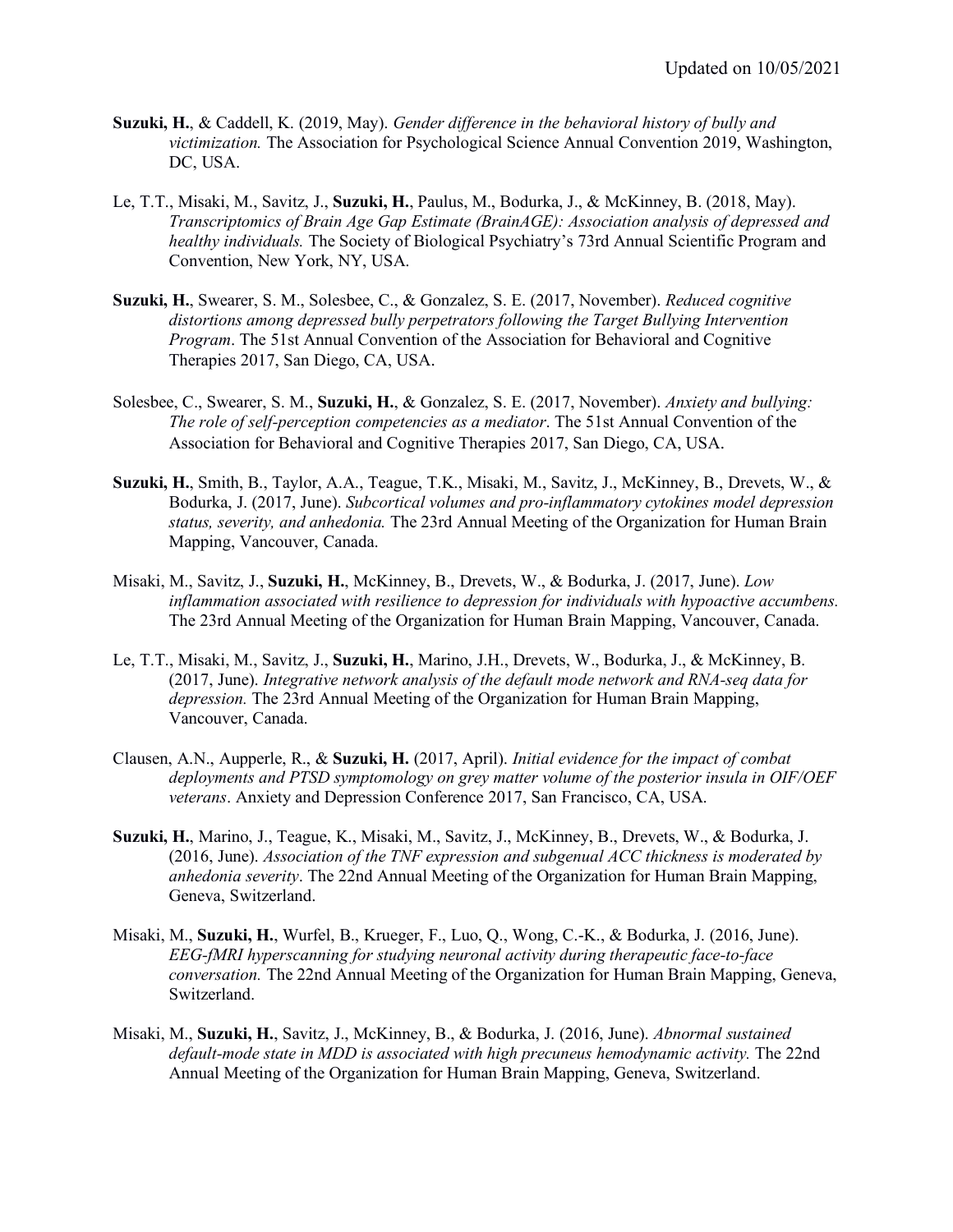- Misaki, M., **Suzuki, H.**, Savitz, J., McKinney, B., & Bodurka, J. (2016, May). *Wavelet variance analysis of brain resting state temporal dynamics reveals role of precuneus to reach and sustain abnormal default-mode network activity in major depressive disorder.* Annual Meeting of the International Society for Magnetic Resonance in Medicine, Singapore, Singapore.
- **Suzuki, H.**, Marino, J. H., Teague, T. K., Misaki, M., Savitz, J., McKinney, B. A., Drevets, W. C., & Bodurka, J. (2016, April). *Reduced thickness of subgenual anterior cingulate cortex in MDD with increased TNF transcript and severe anhedonia*. The 2016 OU-Tulsa Research Forum, Tulsa, OK, USA.
- **Suzuki, H.**, Marino, J., Teague, K., Misaki, M., Savitz, J., McKinney, B., Drevets, W., & Bodurka, J. (2015, October). *Childhood trauma or proinflammatory activity determines amygdala volume and subgenual anterior cingulate cortical thickness in relation to major depressive disorder*. Neuroscience 2015, the 45th Annual Meeting of the Society for Neuroscience, Chicago, USA.
- **Suzuki, H.**, Misaki, M., Krueger, F., Wong, C.-K., Luo, Q., Zotev, V., & Bodurka, J. (2015, June). *Multimodal fMRI and EEG investigation of delivering advice and risk propensity*. The 21st Annual Meeting of the Organization for Human Brain Mapping, Honolulu, HI, USA.
- Cha, Y.-H., **Suzuki, H.**, Urbano, D., Misaki, M., & Bodurka, J. (2015, June). *Voxel based morphometry analysis of the cerebellum in healthy and depressed subjects*. The 21st Annual Meeting of the Organization for Human Brain Mapping, Honolulu, HI, USA.
- Misaki, M., **Suzuki, H.**, Luo, Q., Wong, C.-K., Phillips, R., Zotev, V., & Bodurka, J. (2015, June). *Hyperscan real-time fMRI neurofeedback for studying interacting individuals*. The 21st Annual Meeting of the Organization for Human Brain Mapping, Honolulu, HI, USA.
- Ma, S., **Suzuki, H.**, Marino, J., Teague, K., Misaki, M., Victor, T., Savitz, J., McKinney, B., Drevets, W., & Bodurka, J. (2015, June). *Hippocampal and caudate volumes in relation to mRNA expression levels in Major Depressive Disorder*. The 21st Annual Meeting of the Organization for Human Brain Mapping, Honolulu, HI, USA.
- Victor, T., Savitz, J., **Suzuki, H.**, Misaki, M., Drevets, W., & Bodurka, J. (2015, June). *Anterior cingulate and amygdala response to subliminal positive stimuli in major depressive disorder*. The 21st Annual Meeting of the Organization for Human Brain Mapping, Honolulu, HI, USA.
- Misaki, M., Victor, T., **Suzuki, H.**, Teague, K., McKinney, B., Savitz, J., Drevets, W., & Bodurka, J. (2015, May-June). *Symptom-based subtypes of major depressive disorder manifest distinct nucleus accumbens hemodynamic responses to reward and punishment*. Annual Meeting of the International Society for Magnetic Resonance in Medicine, Toronto, Canada.
- **Suzuki, H.**, Marino, J., Teague, K., Misaki, M., Victor, T., Savitz, J., McKinney, B., Bellgowan, P., Drevets, W., & Bodurka, J. (2014, November). The inflammation-related gene CITED2 modulates the relationship between the dopamine-related gene NR4A2 and subgenual anterior cingulate cortical thickness in Major Depressive Disorder. Neuroscience 2014, the 44th Annual Meeting of the Society for Neuroscience, Washington, DC, USA.
- **Suzuki, H.**, Misaki, M., Victor, T., McKinney, B., Teague, K., Bellgowan, P., Savitz, J., Drevets, W., & Bodurka, J. (2014, June). *Evidence of dependence of volumetric brain alterations on a subtype and comorbidity of depression*. The 20th Annual Meeting of the Organization for Human Brain Mapping, Hamburg, Germany.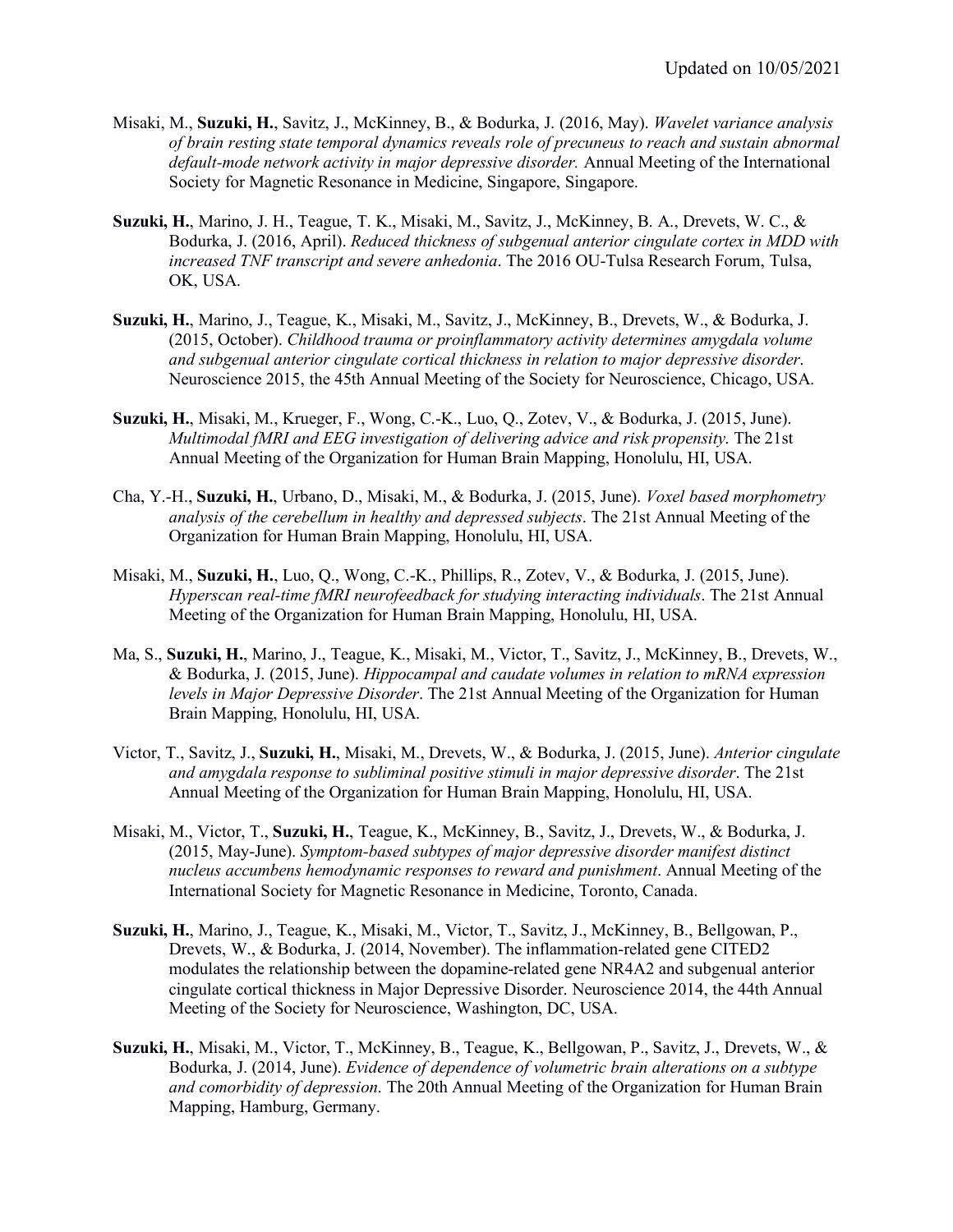- Misaki, M., Victor, T., **Suzuki, H.**, McKinney, B., Teague, K., Bellgowan, P., Savitz, J., Drevets, W., & Bodurka, J. (2014, June). *Subtypes of nucleus accumbens response to gain and loss anticipations in healthy and depressed groups*. The 20th Annual Meeting of the Organization for Human Brain Mapping, Hamburg, Germany.
- Misaki, M., Victor, T., **Suzuki, H.**, Teague, K., McKinney, B., Bellgowan, P., Savitz, J., Drevets, W., & Bodurka, J. (2014, May). *Subtypes of nucleus accumbens activations for anticipation of gains and losses in healthy and depressed subjects*. Joint Annual Meeting of the ISMRM-ESMRMB (International Society for Magnetic Resonance in Medicine & European Society for Magnetic Resonance in Medicine and Biology), Milan, Italy.
- **Suzuki, H.**, Luby, J. L., Barch, D. M., Marrus, N., Trinh, H., Nishino, T., Miller, M. I., Ratnanather, J. T., McKinstry, R. C., & Botteron, K. N. (2013, June). *Diffusivity and anisotropy comparisons between amygdala subregions in healthy and depressed children*. The 19th Annual Meeting of the Organization for Human Brain Mapping, Seattle, WA, U.S.A.
- **Suzuki, H.**, Luby, J. L., Botteron, K. N., Tillman, R., & Barch, D. M. (2013, June). *Impact of cumulative stress and trauma on childhood brain emotional reactivity*. The 19th Annual Meeting of the Organization for Human Brain Mapping, Seattle, WA, U.S.A.
- Marrus, N., **Suzuki, H.**, Luby, J. L., Botteron, K. N., Trinh, H., Nishino, T., Barch, D. M. (2013, June). *Correlations between amygdala volume and cortico-limbic emotional responses in depressed children*. The 19th Annual Meeting of the Organization for Human Brain Mapping, Seattle, WA, U.S.A.
- **Suzuki, H.**, Luby, J. L., Botteron, K. N., Tillman, R., & Barch, D. M. (2013, April). *Cumulative early life stress and trauma alter brain emotional activity in school age children.* The 9th Annual Washington University Postdoctoral Scientific Symposium, Saint Louis, MO, U.S.A.
- **Suzuki, H.**, Luby, J. L., Barch, D. M., Marrus, N., Trinh, H., Nishino, T., McKinstry, III, R. C., & Botteron, K. N. (2012, October). *Diffusivity and anisotropy of the amygdala in depressed children.* Neuroscience 2012, the 42nd Annual Meeting of the Society for Neuroscience, New Orleans, LA, USA.
- Marrus, N., Trinh, H., Luby, J., Tillman, R., Brown, T., Nishino, T., Belden, A., **Suzuki, H.**, Barch, D., Ratnanather, T., Miller, M., & Botteron, K. (2012, June). *Relationship between preschool-onset depression, maternal non-support, and amygdala volume*. The 18th Annual Meeting of the Organization for Human Brain Mapping, Beijing, China.
- **Suzuki, H.**, Botteron, K. N., Luby, J. L., Babb, C. M., Nishino, T., Miller, M. I., Ratnanather, J. T., & Barch, D. M. (2012, February). *Association between hippocampal volumes and brain's functional responses to negative emotions in healthy and depressed children*. The 2012 Mallinckrodt Institute of Radiology Research Poster Session. Washington University School of Medicine, Saint Louis, MO, USA.
- **Suzuki, H.**, Luby, J. L., Botteron, K. N., & Barch, D. M. (2011, November). *Associations between the age of early childhood trauma and activation of brain emotion centers in middle childhood: Developmental effects of trauma on brain function.* Neuroscience 2011, the 41st Annual Meeting of the Society for Neuroscience, Washington, DC, USA.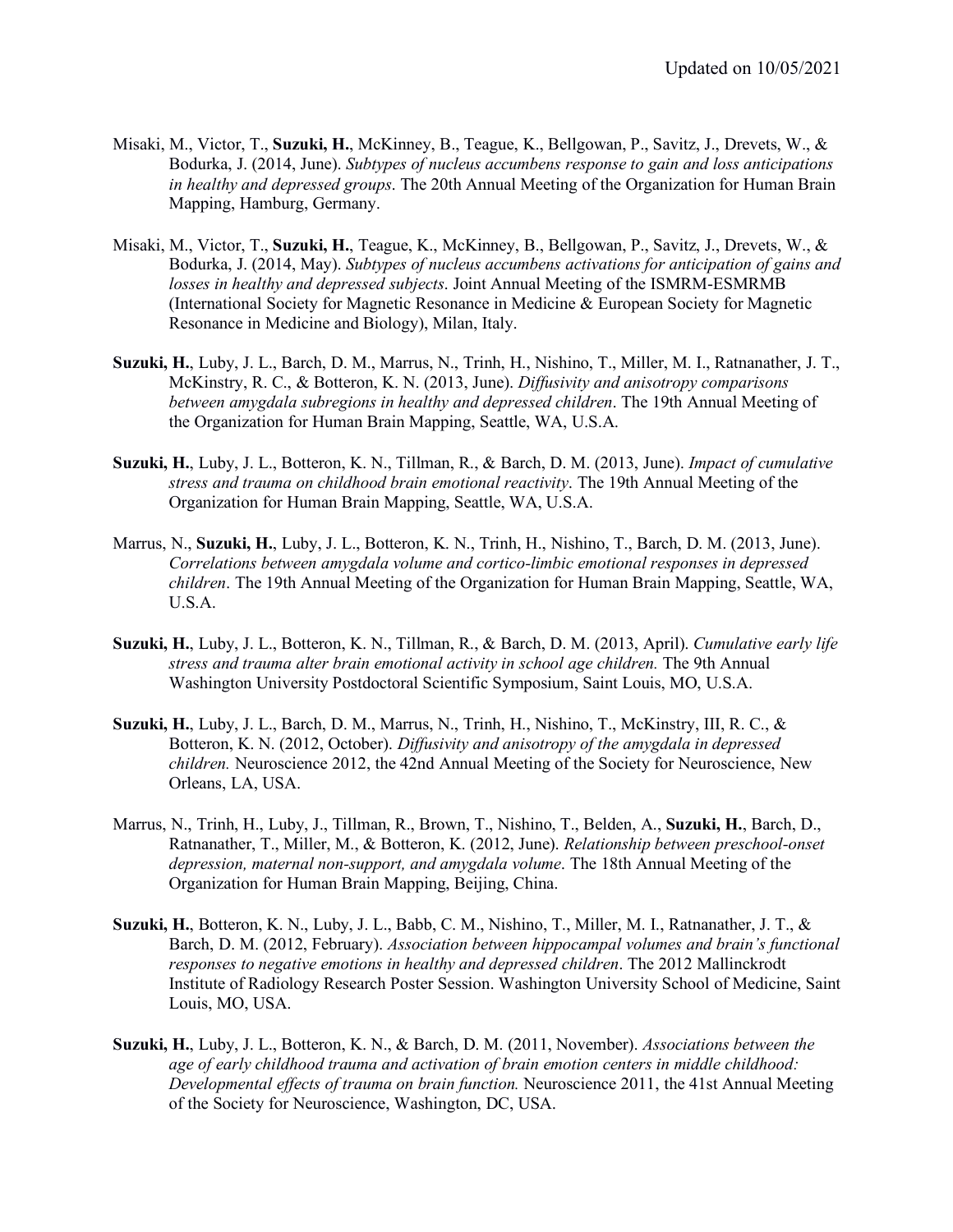- Yohe, L., Rusch, M., Bush, N., **Suzuki, H.**, & Lucas, L. R. (2011, November). *Neurochemical and behavioral effects of stress on aggression*. Neuroscience 2011, the 41st Annual Meeting of the Society for Neuroscience, Washngton, DC, USA.
- **Suzuki, H.**, Botteron, K. N., Babb, C. M., Nishino, T., Miller, M. I., Ratnanather, J. T., Luby, J. L., & Barch, D. M. (2011, October). *Association between hippocampal volumes and brain's functional responses to negative emotions in healthy and depressed children*. The 2nd Annual Postdoctoral Fellows Poster Session & Networking Event at the Department of Psychiatry, Washington University School of Medicine, Saint Louis, MO, USA.
- **Suzuki, H.**, Botteron, K. N., Babb, C. M., Nishino, T., Miller, M. I., Ratnanather, J. T., Luby, J. L., & Barch, D. M. (2011, June). *Relations between hippocampal volumes and functional responses to negative emotions in MDD children*. The 17th Annual Meeting of the Organization for Human Brain Mapping, Quebec City, Quebec, Canada.
- Belden, A. C., **Suzuki, H.**, Luby, J. L., Babb, C. M., Nishino, T., Miller, M. I., Ratnanather, J. T., Barch, D. M., & Botteron, K. N. (2011, June). *Hippocampus Volume and Children with Preschool Onset Major Depressive Disorder*. The 17th Annual Meeting of the Organization for Human Brain Mapping, Quebec City, Quebec, Canada.
- **Suzuki, H.**, Belden, A. C., & Luby, J. L. (2011, May). *Gender-, depression-, and stress-related differences in salivary cortisol levels among preschoolers*. The Association for Psychological Science Annual Convention 2011, Washington, DC, USA.
- **Suzuki, H.**, & Lucas, L. R. (2010, November). *Neuroendocrine/neurochemical factors determine vulnerability to the behavioral effects of passive exposure to aggression*. Neuroscience 2010, the 40th Annual Meeting of the Society for Neuroscience, San Diego, CA, USA.
- Yohe, L. R., **Suzuki, H.**, & Lucas, L. R. (2010, November). *Stress-free effects on induction of aggression: 5-HT<sub>1B</sub> and dopamine*  $D_2$  *receptor binding.* Neuroscience 2010, the 40th Annual Meeting of the Society for Neuroscience, San Diego, CA, USA.
- **Suzuki, H.**, Bush, N. E., Lach, M. K., Sweis, B. M., Yohe, L. R., & Lucas, L. R. (2010, May). *Relationship between aggression and individual hormone response to passive exposure to aggression*. The Association for Psychological Science Annual Convention 2010, Boston, MA, USA.
- **Suzuki, H.**, & Lucas, L. R. (2009, October). *Chronic passive exposure to aggression decreases D2 receptor density but increases 5-HT<sub>1B</sub> receptor density.* Neuroscience 2009, the 39th Annual Meeting of the Society for Neuroscience, Chicago, IL, USA.
- **Suzuki, H.**, Fry, E. E., Monsalud, C. F., Yohe, L. R., & Lucas, L. R. (2009, May). *Examination of the hormonal/neurochemical effects of chronic exposure to aggression on observers*. The Association for Psychological Science Annual Convention 2009, San Francisco, CA, USA.
- **Suzuki, H.**, & Edwards, J. D. (2009, May). *The relations between attitude ambivalence and affects in social issues*. The 2009 Annual Meeting of the Midwestern Psychological Association, Chicago, IL, USA.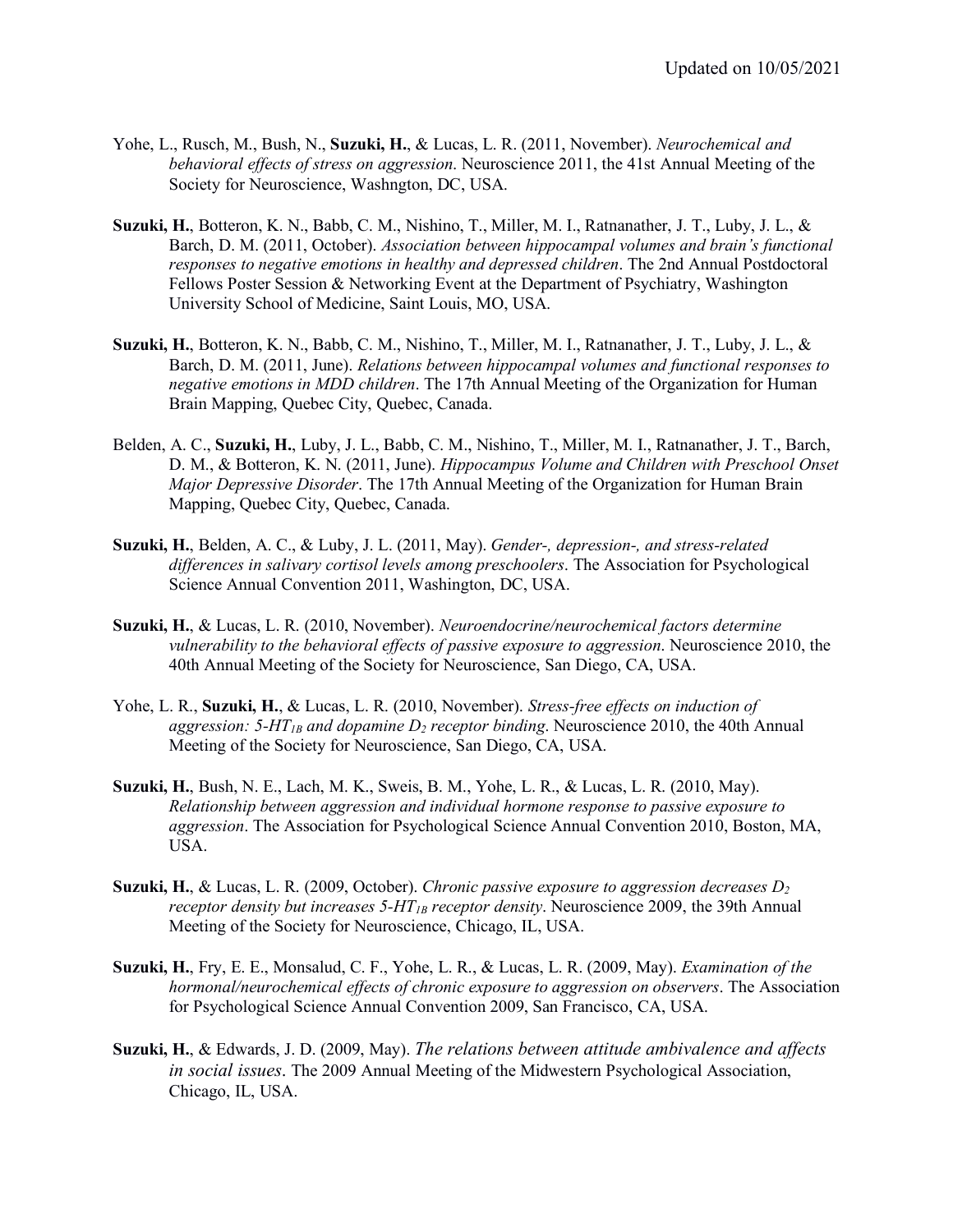- **Suzuki, H.**, Fry, E., Fulco, J., & Lucas, L.R. (2008, May). *Observational learning demonstrated in rat studies: Behavioral effects of mere exposure to aggression*. The Association for Psychological Science Annual Convention, 2008, Chicago, IL, USA.
- Edwards, J.D., & **Suzuki, H.** (2008, May). *The structure and contents of affects associated with current social issues*. The Association for Psychological Science Annual Convention, 2008, Chicago, IL, USA.
- Edwards, J. D., Fiedorowicz, L., **Suzuki, H.**, & Sandberg, L. (2008, May). *Psychological force fields of inter-attitude structures*. The Association for Psychological Science Annual Convention, 2008, Chicago, IL, USA.
- **Suzuki, H.**, Han, S. D., Jak, A. J., & Bondi, M. W. (2007, November). *Neuropsychological measures as hierarchical predictors of mild cognitive impairment*. Neuroscience 2007, the 37th Annual Meeting of the Society for Neuroscience, San Diego, CA, USA.
- **Suzuki, H.**, & Edwards, J. D. (2007, May). *The utility and validity of force field analysis as method of attitude measurement*. The Association for Psychological Science Annual Convention 2007, Washington, DC, USA.
- Edwards, J. D., Fiedorowicz, L., & **Suzuki, H.** (2007, May). *Affective correlates of actual-ought discrepancies in attitudes about social issues*. The Association for Psychological Science Annual Convention 2007, Washington, DC, USA.
- Aher, C. V., **Suzuki, H.**, & Lucas, L. R. (2006, October). *Modulation of locomotor activity through administration of tritiated-adrenocorticoids in mesolimbic structures*. Neuroscience 2006, the 36th Annual Meeting of the Society for Neuroscience, Atlanta, GA, USA.
- **Suzuki, H.**, Bryant, F. B., & Edwards, J. D. (2006, May). *Prospective profiles of juvenile delinquency: An optimal classification tree analysis*. The 2006 Annual Meeting of the Midwestern Psychological Association, Chicago, IL, USA.

#### **Professional Activities**

| 2020: | Committee Member, Department of Educational Psychology Executive Committee,                      |
|-------|--------------------------------------------------------------------------------------------------|
|       | University of Nebraska-Lincoln.                                                                  |
|       | 2019 – Present: Committee Member, Department of Educational Psychology Graduate Committee,       |
|       | University of Nebraska-Lincoln.                                                                  |
|       | 2019 – Present: Committee Member, College of Education and Human Sciences Awards Committee,      |
|       | University of Nebraska-Lincoln.                                                                  |
|       | 2018 – Present: Co-Advisor, Diversity and Ethnic Minority Affairs Committee (DEMAC), Deparetment |
|       | of Educational Psychology, University of Nebraska-Lincoln.                                       |
| 2017: | Peer Reviewer, Clinical Scientist Fellowship April 2017 (a fellowship proposal),                 |
|       | Medical Research Council (United Kingdom).                                                       |
|       | 2014 – Present: Editorial Board, International Journal of Diagnostic Imaging                     |
|       | 2012 – Present: Ad Hoc Reviewer,                                                                 |
|       | Developmental Review (June – August 2021);                                                       |
|       | Journal of Educational Psychology (November, 2019 – March, 2020);                                |
|       | <i>Brain Imaging and Behavior</i> (April – January, 2020);                                       |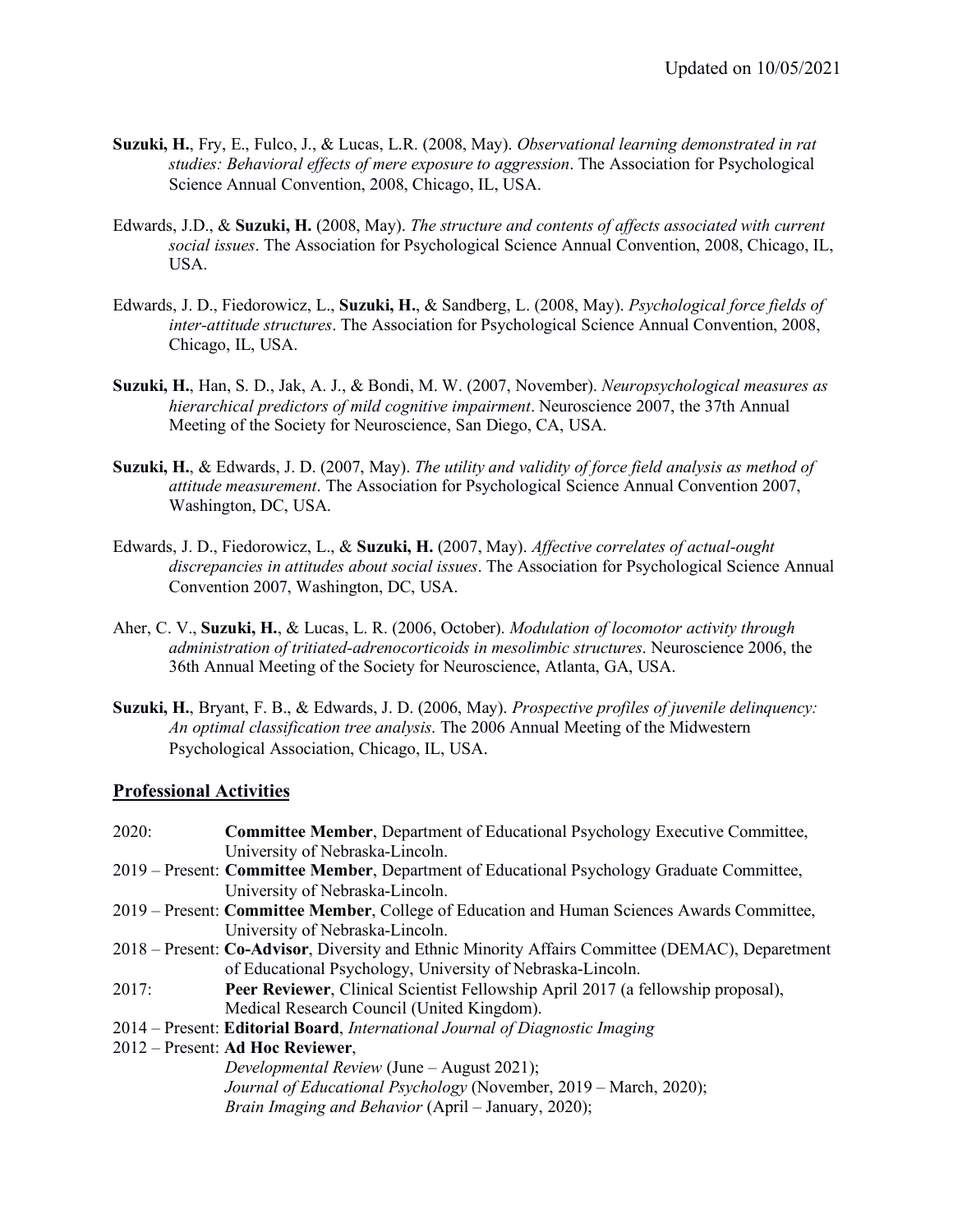|                 | <i>Neuroimage Clinical</i> (April – October, 2019);                                           |
|-----------------|-----------------------------------------------------------------------------------------------|
|                 | Psychoneuroendocrinology (June, 2014; November, 2018 – March, 2019);                          |
|                 | <i>Neuroscience Letters</i> (September, 2012; April – June, 2017; July, 2018; September, 2018 |
|                 | $-$ March, 2019);                                                                             |
|                 | Journal of Psychiatry and Mental Health (January, 2018);                                      |
|                 | Psychiatry Research (February – August, 2014; September 2015 – January 2016);                 |
|                 | Behavioural Brain Research (August, 2015);                                                    |
|                 | International Journal of Diagnostic Imaging (August, 2014; February, 2015);                   |
|                 | Progress in Neuro-Psychopharmacology & Biological Psychiatry (January – June, 2014;           |
|                 | February, $2015$ );                                                                           |
|                 | <i>Psychiatry and Clinical Neuroscience</i> (July, 2014; November, 2014);                     |
|                 | Journal of Alzheimer's Disease & Parkinsonism (May, 2014).                                    |
| 2012:           | <b>Committee Member, Postdoc Scientific Symposium Committee, Washington University</b>        |
|                 | in St. Louis.                                                                                 |
| $2010 - 2013$ : | <b>Consulting Editor, Optimal Data Analysis.</b>                                              |
| 2008:           | Ad Hoc Reviewer, the 2008 APSSC Student Research Competition and the RiSE-UP                  |
|                 | Research Award Competition, Association for Psychological Science Student Caucus.             |
| 2006:           | Ad Hoc Reviewer, the 2006 APSSC Student Grant Competition, Association for                    |
|                 | Psychological Science Student Caucus.                                                         |

# **Supervisions of Students**

| $2021$ – Present: | Nannan, Wang, Supervisory Committee Member, Department of Teaching, Learning      |
|-------------------|-----------------------------------------------------------------------------------|
|                   | & Teacher Education, University of Nebraska-Lincoln                               |
| $2021$ – Present: | Dean Jackson, Supervisory Committee Member, Department of Political Science,      |
|                   | University of Nebraska-Lincoln                                                    |
| $2021$ – Present: | Alexa Yunes-Koch, Supervisory Committee Member, Department of Teaching,           |
|                   | Learning & Teacher Education, University of Nebraska-Lincoln                      |
| $2021$ – Present: | Sadie Jamison, Advisor, Department of Educational Psychology, University of       |
|                   | Nerabska-Lincoln                                                                  |
| $2021$ – Present: | Zachary Short, Advisor, Department of Educational Psychology, University of       |
|                   | Nebraska-Lincoln                                                                  |
| $2020$ – Present: | Justin Andersson, Supervisor of Teaching Assistant, Department of Educational     |
|                   | Psychology, University of Nebraska-Lincoln                                        |
| $2020$ – Present: | Matthew Brooks, Advisor, Department of Educational Psychology, University of      |
|                   | Nebraska-Lincoln                                                                  |
| $2020$ – Present: | Keyoor Kumar Joshi, Advisor, Department of Educational Psychology, University of  |
|                   | Nebraska-Lincoln                                                                  |
| $2019$ – Present: | Uma Ganesan, Supervisory Committee Member, Department of Teaching, Learning       |
|                   | & Teacher Education, University of Nebraska-Lincoln                               |
| $2019 -$ Present: | Sophie Tonjes, Advisor & Thesis Supervisor, Department of Educational Psychology, |
|                   | University of Nebraska-Lincoln                                                    |
|                   | I approved her master's thesis: Relationship of early life maltreatment to self   |
|                   | regulation during an affective Stroop task (completed in April 2020).             |
| $2019$ – Present: | Hellina Gesese, Supervisor of Teaching Assistant, Department of Educational       |
|                   | Psychology, University of Nebraska-Lincoln                                        |
| $2019$ – Present: | Chris Labenz, Supervisor of Teaching Assistant, Department of Educational         |
|                   | Psychology, University of Nebraska-Lincoln                                        |
| $2018$ – Present: | Sergio Ramon Leiva Cardona, Supervisory Committee Member, Department of           |
|                   | Special Education and Communication Disorders, University of Nebraska-Lincoln     |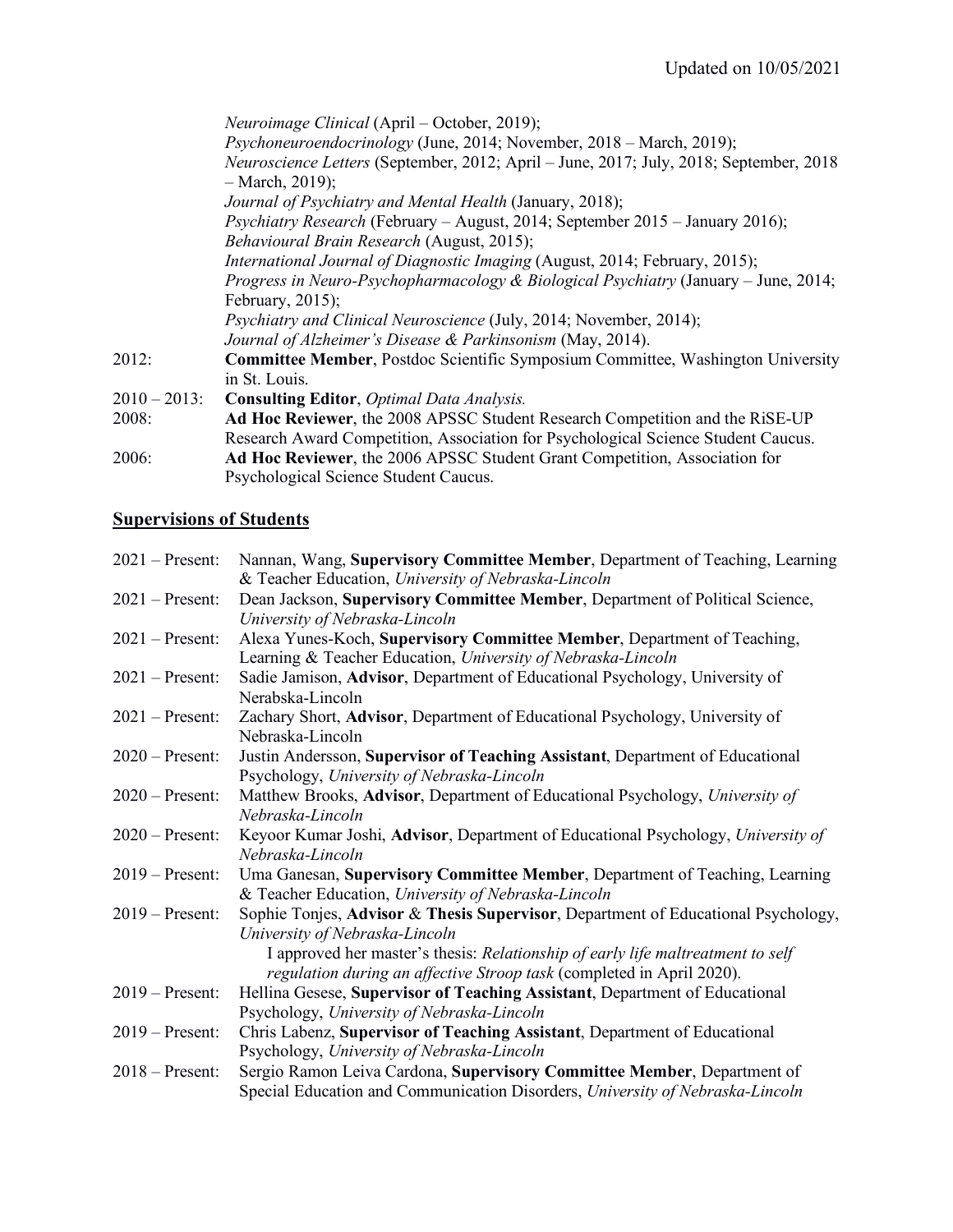| $2019 - 2021$ : | Anna Klets, Advisor & Thesis Supervisor, Department of Educational Psychology,<br>University of Nebraska-Lincoln                                    |
|-----------------|-----------------------------------------------------------------------------------------------------------------------------------------------------|
|                 | I approved her master's thesis: Association between sleep quality and dorsal<br>default mode network in college students (completed in April 2020). |
| $2020 - 2021$ : | Trey Kissack, Advisor, Department of Educational Psychology, University of                                                                          |
|                 | Nebraska-Lincoln                                                                                                                                    |
| $2018 - 2020$ : | Yuan Ta Poh, Advisor & Thesis Supervisor, Department of Educational Psychology,<br>University of Nebraska-Lincoln                                   |
|                 | I approved his master's thesis: Relationship between personal distress and                                                                          |
|                 | aggression is moderated by nucleus accumbens volume (completed in December                                                                          |
|                 | $2020$ ).                                                                                                                                           |
| $2019 - 2020$ : | Justine Diener O'Leary, Supervisor of Teaching Assistant, Department of                                                                             |
|                 | Educational Psychology, University of Nebraska-Lincoln                                                                                              |
| $2019 - 2020$ : | Amelia Miramonti, Supervisory Committee Member, Department of Educational                                                                           |
|                 | Psychology/Department of Nutrition & Health Sciences, University of Nebraska-                                                                       |
|                 | Lincoln                                                                                                                                             |
| 2020:           | Shaney Esparza, Advisor, Department of Educational Psychology, University of                                                                        |
|                 | Nebraska-Lincoln                                                                                                                                    |
| $2018 - 2019$ : | Sam Perez Gonzalez, Supervisory Committee Member, Department of Educational                                                                         |
|                 | Psychology, University of Nebraska-Lincoln                                                                                                          |
| $2018 - 2019$ : | Kymberly Caddell, Advisor, Department of Educational Psychology, University of                                                                      |
|                 | Nebraska-Lincoln                                                                                                                                    |
| $2018 - 2019$ : | Zheng Zhang, Supervisory Committee Member, Department of Special Education<br>and Communication Disorders, University of Nebraska-Lincoln           |
|                 |                                                                                                                                                     |

### **Courses Taught**

| $2020 - 2021$ : | Social and Affective Neuroscience, University of Nebraska-Lincoln, NE, USA                    |
|-----------------|-----------------------------------------------------------------------------------------------|
| $2020 - 2021$ : | Master's Thesis, University of Nebraska-Lincoln, NE, USA                                      |
| $2018 - 2021$ : | Mind, Brain, and Education, University of Nebraska-Lincoln, Lincoln, NE, USA                  |
| 2018:           | Advanced Cognitive Psychology in Education, University of Nebraska-Lincoln,                   |
|                 | Lincoln, NE, USA                                                                              |
| $2017 - 2021$ : | Applied Social Psychology, University of Nebraska-Lincoln, Lincoln, NE, USA                   |
| $2017 - 2019$ : | Human Cognition and Instruction, University of Nebraska-Lincoln, Lincoln, NE,                 |
|                 | USA.                                                                                          |
| $2016 - 2019$ : | <b>Doctoral Seminar, University of Nebraska-Lincoln, Lincoln, NE, USA</b>                     |
| 2017:           | <b>Educational Neuropsychology</b> , <i>University of Nebraska-Lincoln</i> , Lincoln, NE, USA |
| 2008:           | Cognitive Psychology, Loyola University Chicago, Chicago, IL, USA                             |
| 2007:           | Social Psychology, Loyola University Chicago, Chicago, IL, USA                                |
| $2006 - 2008$ : | <b>Statistics</b> , <i>Loyola University Chicago</i> , Chicago, IL, USA                       |

## **Invited Lectures**

- 2018: "**Neuroimaging Analysis in Developmental Neuroscience**" (September 6, 2018) Department of Psychology, *University of Nebraska, Omaha*, Omaha, NE, USA 2017: "**Early Life Stress & Brain**" (November 6, 2017) Department of Educational Psychology, *University of Nebraska, Lincoln*, Lincoln, NE, USA
- 2016: "**Biology of Chronic Stress**" (November 2, 2016) Department of Educational Psychology, *University of Nebraska, Lincoln*, Lincoln, NE, USA
- 2016: "**Introduction to Neuroanatomy for MRI Analysis**" (March 17, 2016) "**Basic Statistics for fMRI Analysis**" (March 31, 2016)